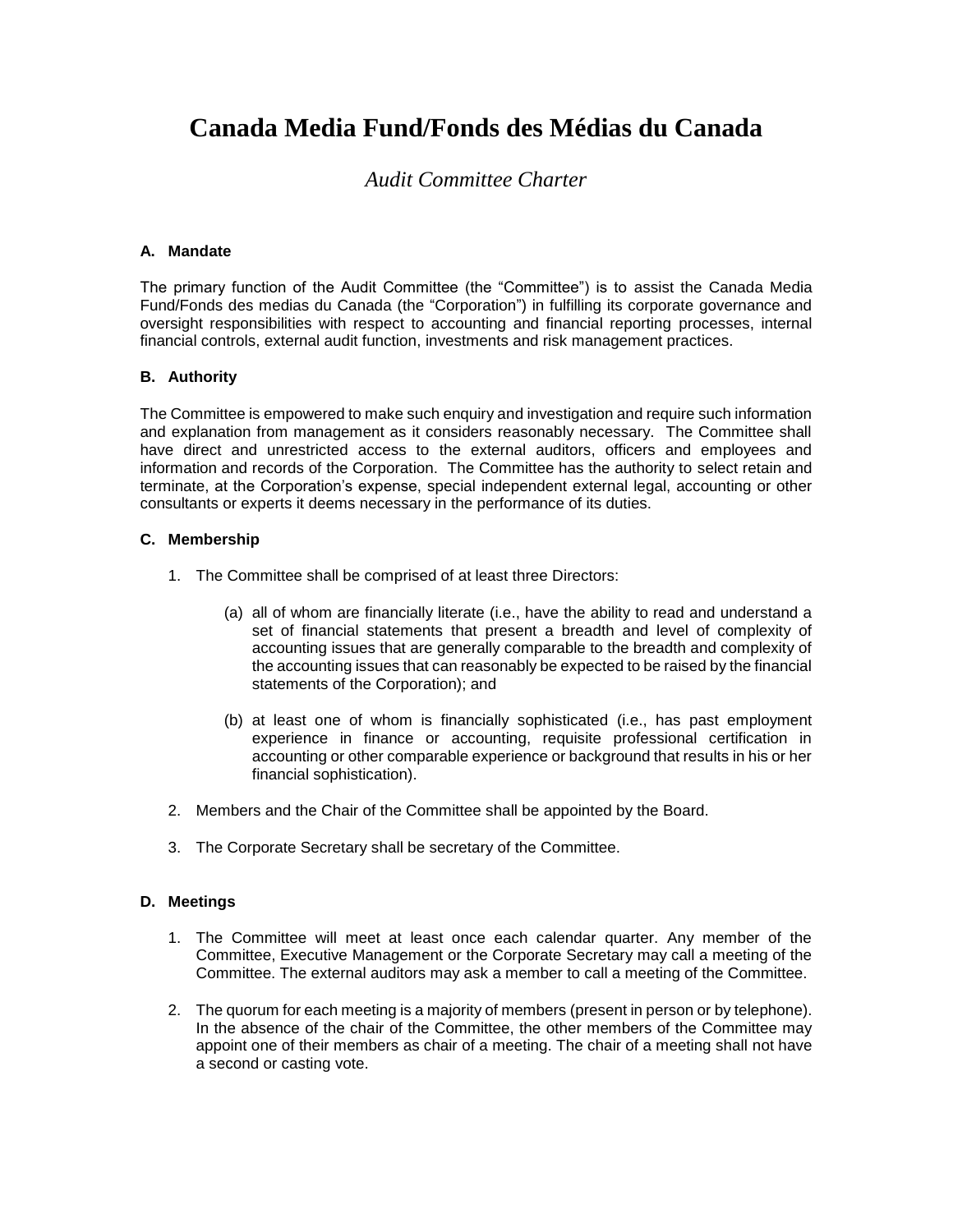- 3. The Chair of the Committee or his or her delegate shall report at the next meeting of the Board following each meeting of the Committee. The Committee reports to the Board on its activities, findings and recommendations.
- 4. The Chair of the Committee and the appropriate members of the Corporation's management, are responsible for developing the Agenda for the meetings. The Agenda and the related briefing materials will be provided in advance to the members to allow members an appropriate period of time to prepare for the meeting.
- 5. Each meeting will include an in-camera session without management present unless the members of the Committee determine that this is not necessary.
- 6. The Committee will invite officers and employees of the Corporation, the external auditors, and outsiders with relevant experience and expertise to attend or participate in its meetings if it considers this appropriate.
- 7. The external auditor of the Corporation is entitled to receive the agenda for every meeting of the Committee and, at the expense of the Corporation, to attend and be heard at the meeting.

### **E. Duties and Responsibilities**

- 1. Accounting Policies
	- (a) Review all of the Corporation's significant accounting policies and all major issues regarding accounting principles and financial statement presentations (including any significant changes in the Corporation's selection or application of accounting principles).
	- (b) Review major changes to the Corporation's finance and accounting policies and practices.
	- (c) Review with the external auditor and management the extent to which changes or improvements in financial or accounting practices, as previously reported to the Committee, have been implemented.
- 2. Financial reporting process and financial statements
	- (a) Inquire as to the integrity of the Corporation's financial reporting processes, and any major issues as to the adequacy of internal controls, thereby receiving reasonable assurance regarding the reliability of financial reporting and the preparation of financial statements.
	- (b) Review significant accounting and reporting issues, including complex or unusual transactions and areas requiring significant judgement.
	- (c) Review recent professional and regulatory pronouncements and understand their impact on the financial statements.
	- (d) Review issues related to liquidity, investments and reserves.
	- (e) Annually review and approve the Corporation's investment policies.
	- (f) Periodically assess the adequacy of procedures in place for the review of the Corporation's public disclosure of financial information extracted or derived from the Corporation's financial statements.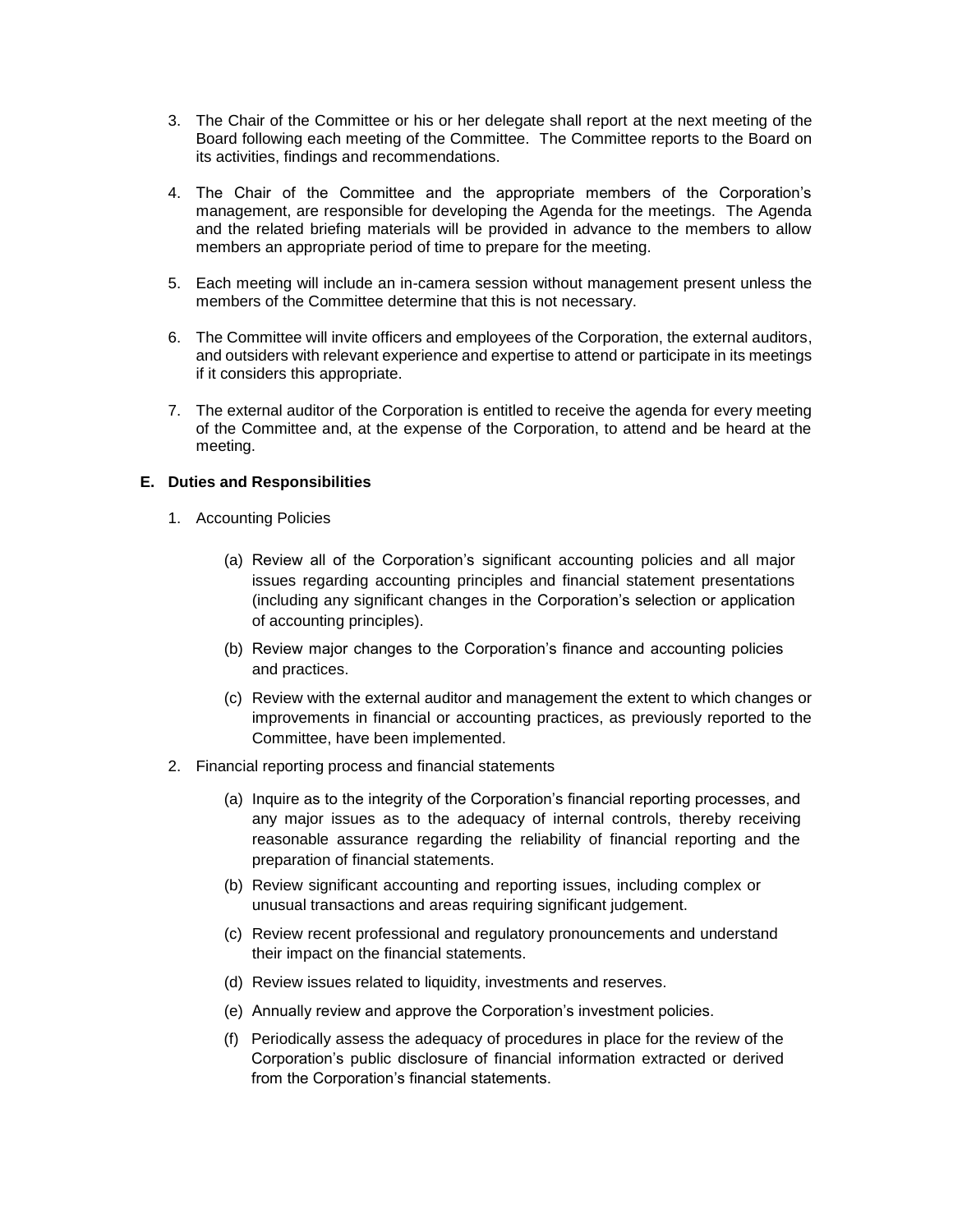- (g) Discuss with the external auditor the quality and not just the acceptability of the Corporation's accounting principles.
- (h) Review the quarterly financial statements with management and recommend the annual audited financial statements to the Board for its approval.
- (i) Review the findings or comments of any regulatory or governmental agencies concerning the financial information of the Corporation and responses by Management to material information requests in this regard from such agencies.
- 3. External auditor
	- (a) Be directly responsible for recommending to the Corporation's Members the appointment and replacement of the Corporation's external auditor and for the compensation and the oversight of the work of the Corporation's external auditor. The Committee is responsible for monitoring audit engagement partner rotation requirements.
	- (b) The Committee pre-approves the annual audit engagement including fees and terms. The Chair pre-approves all other engagements by the external auditor including fees and terms. In this regard, establish which services the external auditor shall be prohibited from providing. In doing so, consider:
		- (i) whether the skills and experience of the audit firm make it a suitable supplier of the services;
		- (ii) whether there are safeguards in place to help ensure that there is no threat to the external auditor's objectivity and independence in the conduct of the annual audit resulting from providing such services; and
		- (iii) the nature of the services, the related fee levels, and the fee levels individually and in aggregate relative to the audit fee.
	- (c) Prior to commencement of the annual audit, examine and approve the proposed audit plan and scope of work.
	- (d) Following completion of the annual audit, review with each of Management and the external auditor any significant issues, concerns or difficulties encountered during the course of the audit, including any major issues that arose during the course of the audit that have subsequently been resolved and those issues that have been left unresolved; key accounting and audit judgments; levels of misstatements identified during the audit and obtaining explanations from management and, where necessary from the external auditor, as to why certain misstatements might remain unadjusted and at its discretion may review any material correspondence between management and the external auditor related to audit findings.
	- (e) Review the audit representation letters with particular attention to nonstandard representations.
	- (f) Review and monitor the content of the external auditor's management letter, in order to assess whether it is based on a good understanding of the Corporation's business and establish whether recommendations have been acted upon and, if not, the reasons they have not been acted upon.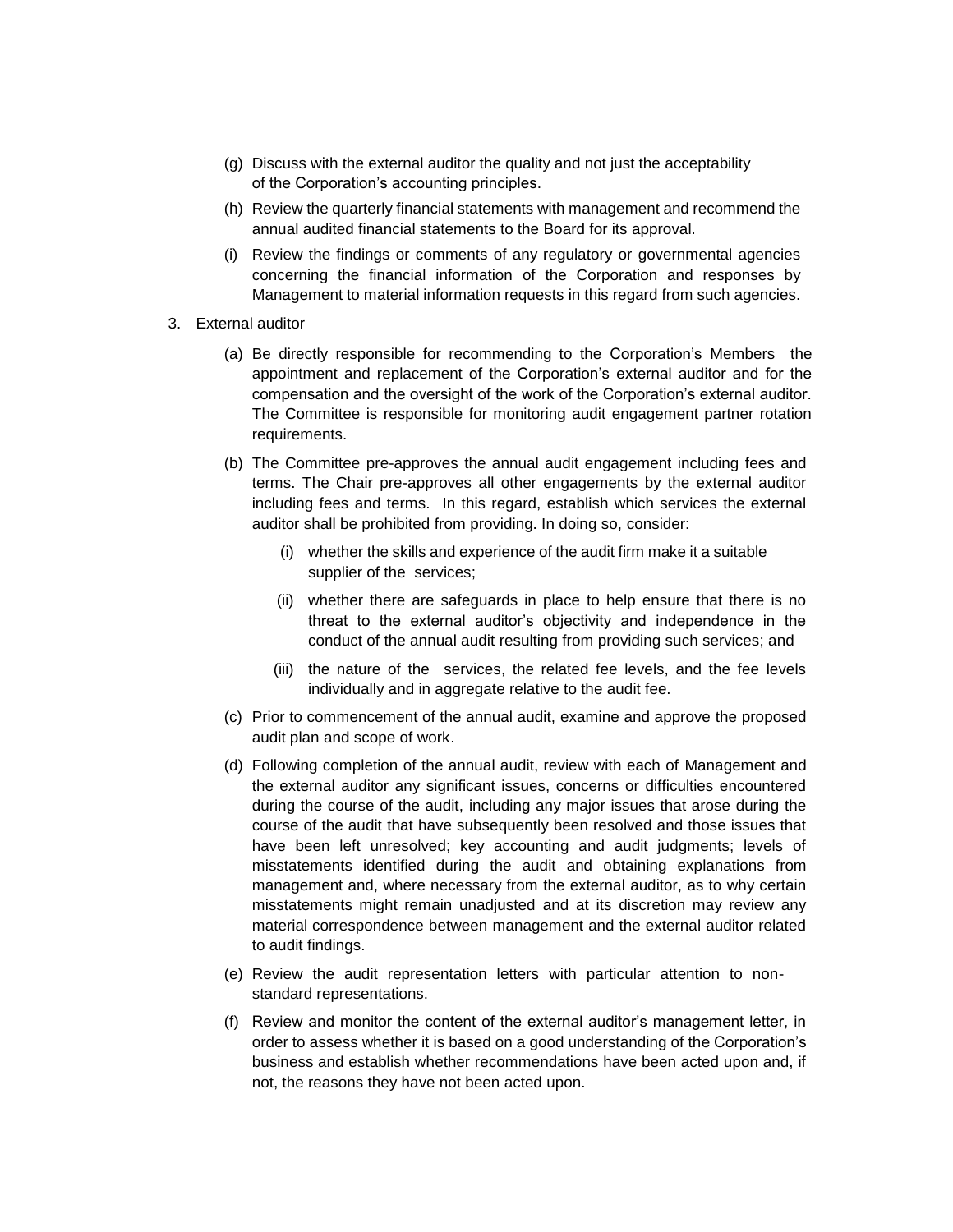- (g) Discuss with the external auditor those matters that generally accepted auditing standards in Canada require to be communicated with the Committee.
- (h) Meet in-camera with the external auditor.
- (i) Conduct an annual assessment of the effectiveness of the external auditor and report to the Board with regard to the independence and performance of the external auditor. Periodically, conduct a comprehensive review of the external auditor and report the findings to the Board..
- 4. Internal controls and risk management
	- (a) Receive and review reports from management and the internal and external auditors with regard to the reliability and effective operation of the Corporation's internal controls over financial reporting and for the prevention and detection of fraud.
	- (b) Discuss guidelines and policies to govern the process by which risk assessment and risk management have been and are handled, even if the primary responsibility for risk assessment and management is assigned to another Board committee. The Corporation's major risk exposures and the steps management has taken to monitor and control such exposures should be discussed.
	- (c) Review and approve designated signing authorities for the Corporation and ensure that such internal financial controls are being followed.
	- (d) Review on an annual basis corporate insurance coverage.
	- (e) Obtain reasonable assurance by discussion with and reports from management that the IT systems, security of information and recovery plans are adequate and reliable.
	- (f) Review and make recommendations to the Board regarding any potential conflicts of interest disclosed to the Committee by CMF Associates under the Corporation's *Code of Business Conduct* (CMF Associates are defined as the Corporation's directors, officers and employees, including contract employees and consultants)*.*
- 5. Internal audit
	- (a) Review and approve management's decisions related to the need for compliance/internal audit.
	- (b) Annually review and approve the mandate, budget, plan, changes in plan and activities of the internal audit functions.
	- (c) Review and approve the appointment of the internal auditor and consult with management on any proposed amendments to the compliance/internal audit arrangements.
	- (d) Review significant reports prepared by compliance/internal audit together with management's response and follow-up to these reports.
	- (e) On at least an annual basis, review with the Corporation's counsel any legal matters including any claims that could have a significant impact on the Corporation's financial statements. Review the Corporation's compliance with applicable laws and regulations.